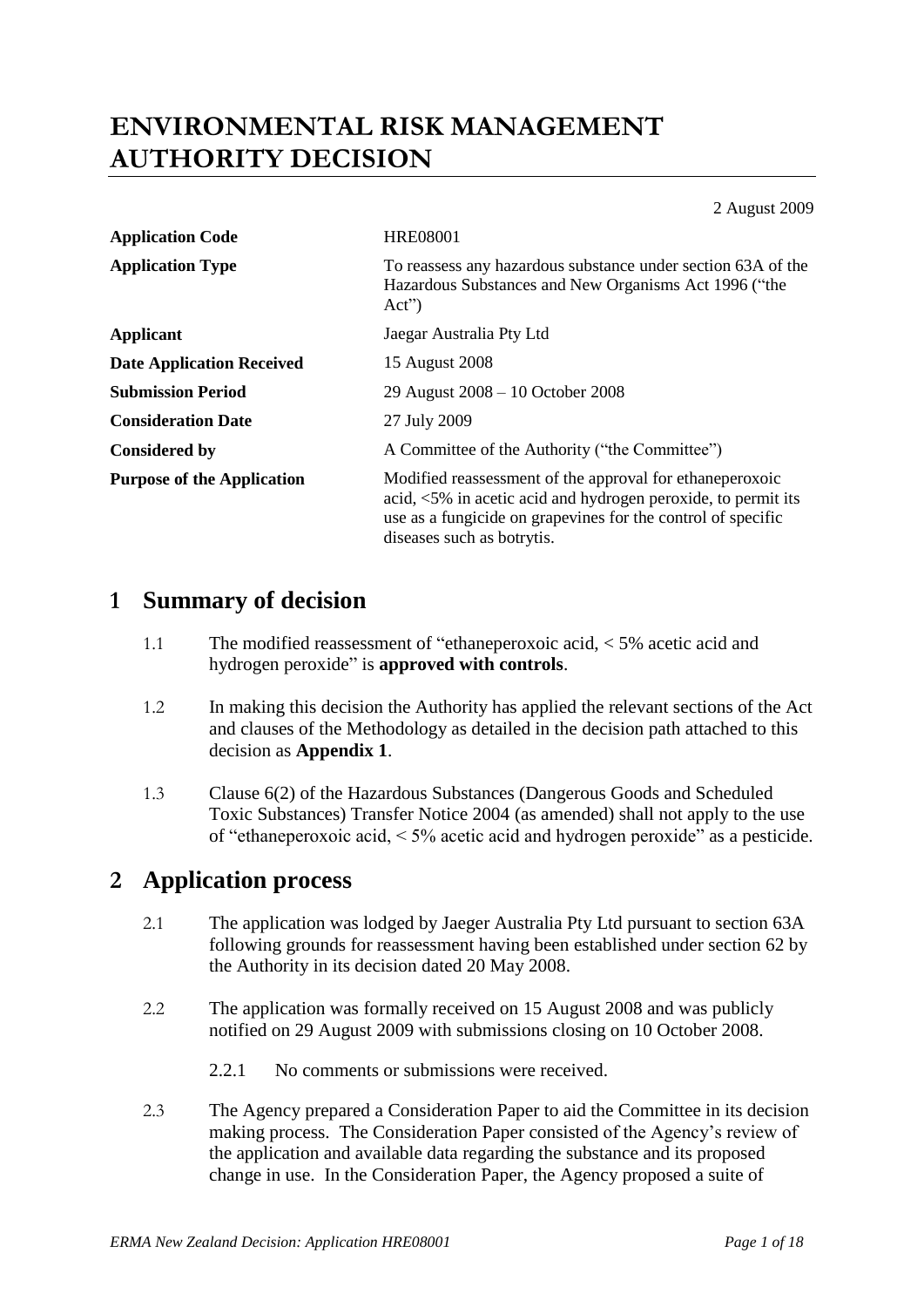controls considered suitable to manage the risks associated with the use of the substance as a pesticide and assessed the risks the use of the substance as a pesticide may pose to the environment, human health, Māori, society and community and to the market economy.

- 2.4 The Department of Labour, the New Zealand Food Safety Authority (Agricultural Compounds and Veterinary Medicines (ACVM) Group) and the applicant were given the opportunity to comment on the Consideration Paper and the controls proposed therein. The applicant indicated they had no issues with the proposed controls.
- 2.5 No external experts were used in the consideration of this application (clause 17).
- 2.6 The following members of the Authority considered the application: Dr Deborah Read (Chair) and Mr Richard Woods.
- 2.7 The information available to the Committee comprised:
	- the application; and
	- the consideration paper.  $\bullet$

# **3 Consideration**

## **Purpose of the application**

3.1 To remove the restriction prohibiting the use of "ethaneperoxoic acid, < 5% acetic acid and hydrogen peroxide" as a pesticide.

## **The requirements of section 63A**

- $3.2$  According to section  $63A(1)$ , a modified reassessment may be carried out where the Authority considers that the reassessment will involve only a specific aspect of the approval and the proposed amendment is not a minor or technical amendment to which section 67A applies.
- 3.3 The Committee considers that—
	- (a) a reassessment of the substance under section 63 is not appropriate because the reassessment will involve only a specific aspect of the approval (i.e. the restriction on the substance's use as a pesticide); and
	- (b) the amendment is not a "minor in effect" or minor or technical amendment to which section 67A applies (i.e. a change is use is not considered a minor in effect or minor or technical amendment).
- 3.4 According to section 63A(6), the Authority may approve or decline an application for reassessment under this section, as it considers appropriate, after taking into account:
	- (a) all the effects associated with the reassessment; and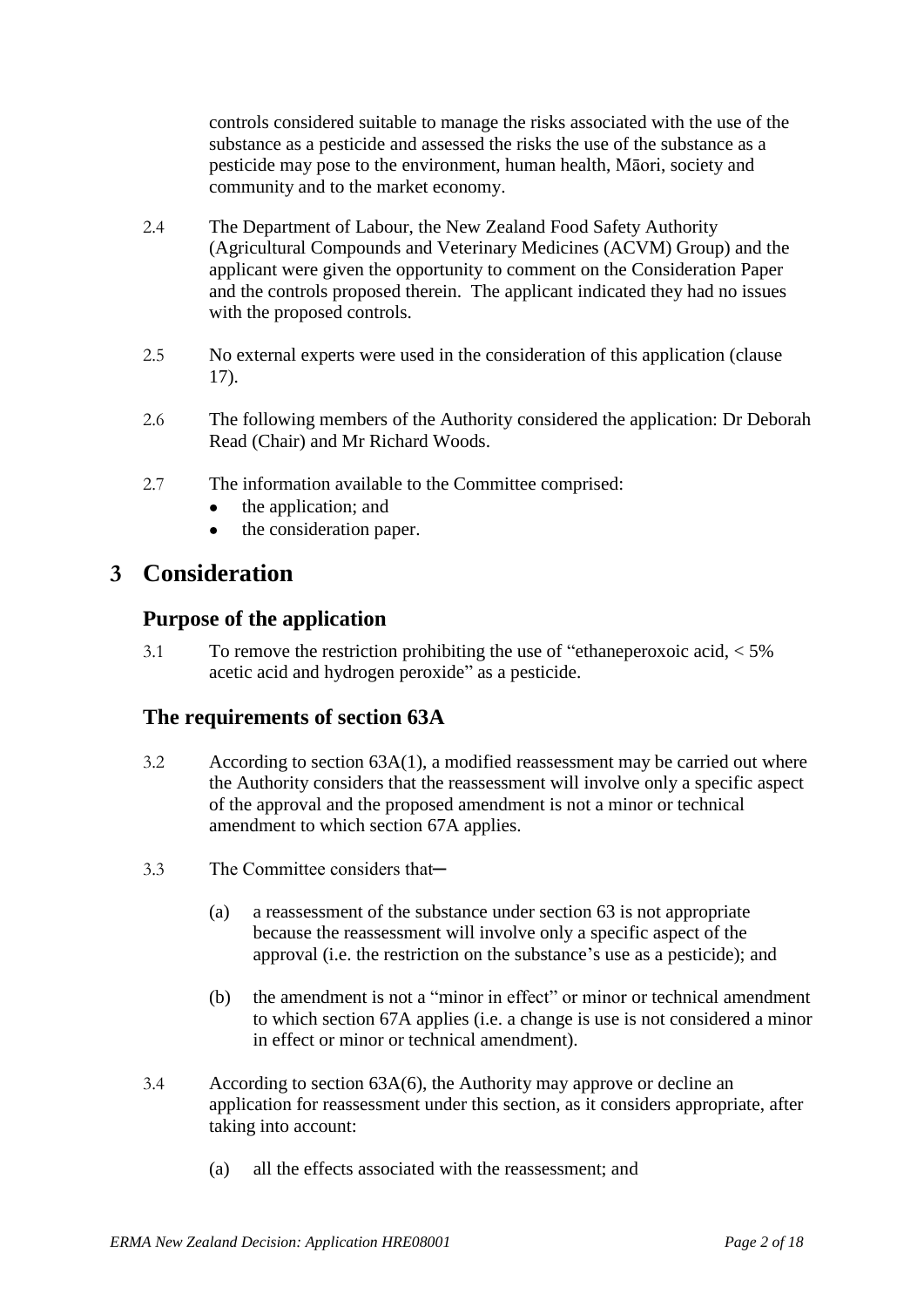(b) the best international practices and standards for the safe management of hazardous substances.

### **Identification of the potentially non-negligible risks, costs and benefits associated with the modified reassessment of the substance**

3.5 In its evaluation of modified reassessment of the substance, the Agency identified potentially significant, and therefore non-negligible, risks, costs and benefits associated with the use of the substance as a pesticide.

#### *Potentially non-negligible risks*

3.6 The Agency considers that the potentially non-negligible risks associated with the substance relate to the substance's hazardous properties. These risks arise during all phases of its lifecycle, but in this case the Agency has focused on the use phase of the substance's lifecycle, specifically when the substance is used as a pesticide.

#### *Potentially non-negligible costs*

3.7 The costs and risks were assessed together in an integrated fashion in the Agency's assessment.

#### *Potentially non-negligible benefits*

- 3.8 The applicant claims that the proposed modified reassessment of the substance will provide the following benefits:
	- at present there are few approved fungicides for use on mature grapes for the control or suppression of *botrytis* in the period immediately before harvest, due to unacceptable residues on the fruit, or the presence of disease strains resistant to specific product chemistry. Allowing the use of the substance as a pesticide will provide a new tool in the management of this damaging disease, thereby increasing the potential yield of grapevines throughout New Zealand; and
	- $\bullet$ increased profits and employment opportunities within Jaegar Australia Pty Ltd and those involved in the distribution of the substance within New Zealand.

## **Assessment of the potentially non-negligible risks and costs of the modified reassessment of the substance**

- 3.9 Taking into account the Agency's assessment of the risks and costs associated with the modified reassessment of the substance, the Committee considers that:
	- $\bullet$ the risks to human health and safety arising from the effects associated with the use of the substance as a pesticide are *negligible*;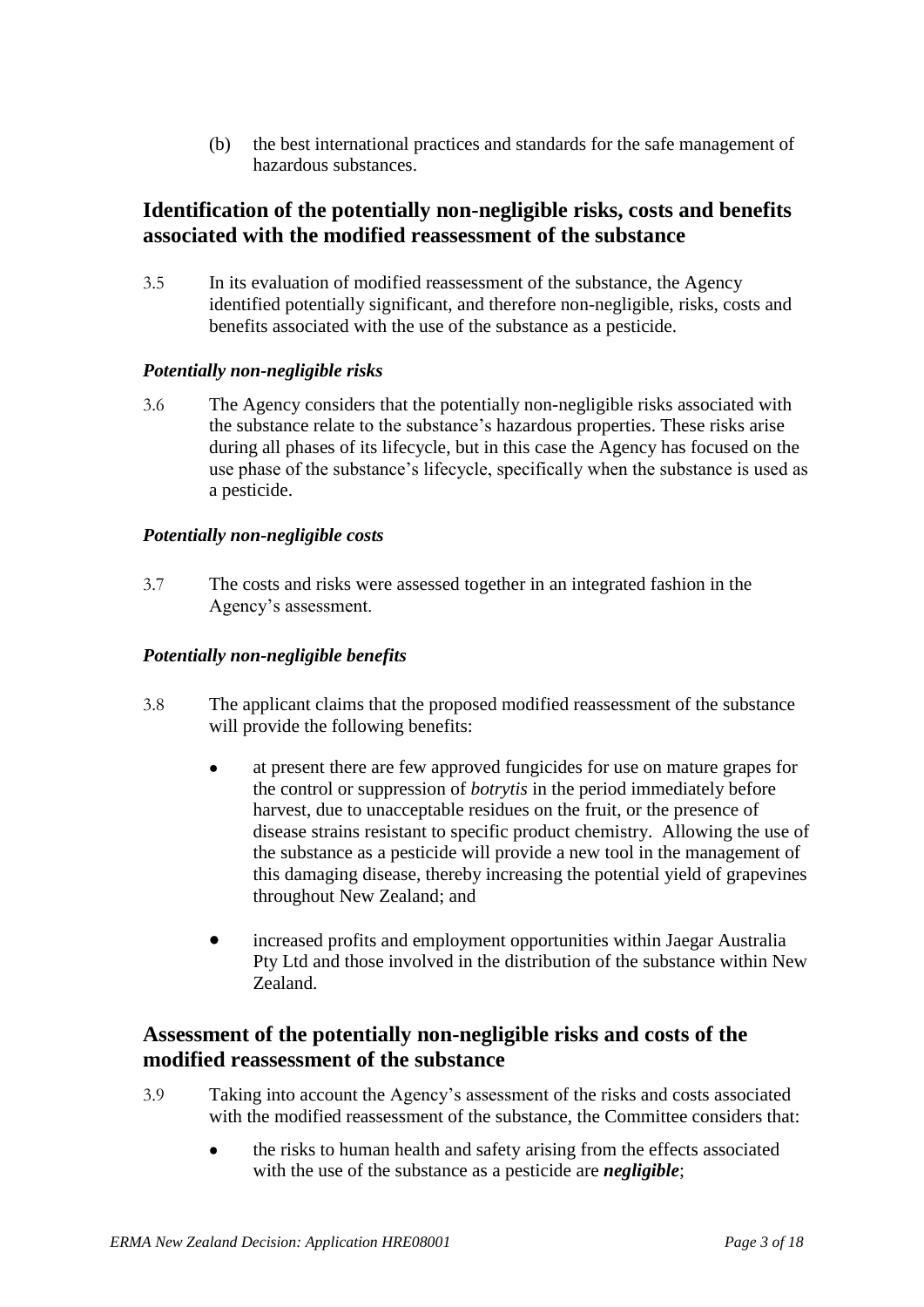- the risks to the environment arising from the effects associated with use of  $\bullet$ the substance as a pesticide are *negligible;*
- significant adverse impacts on the social or economic environment with the controlled use of the substance as a pesticide are not anticipated;
- it is unlikely that the use of the substance as a pesticide will have a significant impact on Māori culture or traditional relationships with ancestral lands, water, sites, wāhi tapu, valued flora and fauna or other taonga;
- $\bullet$ there is no evidence to suggest that the controlled use of the substance as a pesticide breaches the principles of the Treaty of Waitangi.
- 3.10 In considering the effects of the modified reassessment of the substance, the Committee notes that:
	- $\bullet$ no estimation of the risk to the terrestrial environment was able to be made due to a lack of available toxicity data;
	- the use of personal protective equipment (PPE) is essential when handling  $\bullet$ the concentrate and when applying the diluted substance due to the corrosive nature of the substance;
	- PPE should be used by workers entering crops for up to 48 hours following application of the substance; and
	- aerial application of the substance should be prohibited due to concern that  $\bullet$ mist may cause harm to people in the vicinity.

### **Comparison of risks, cost and benefits**

- 3.11 The Committee considers that the risks to the environment and human health from use of the substance as a pesticide are *negligible* with the controls in place, and notes that it may approve the modified reassessment of the substance if it is evident that the benefits associated with the use of the substance as a pesticide outweigh the costs.
- 3.12 As no costs not associated with risks have been identified, the Committee is satisfied that the benefits associated with the use of the substance as a pesticide outweigh the costs.

### **Best international practices and standards for the safe management of hazardous substances**

- 3.13 The requirement in the Act to consider best international practices and standards for the safe management of hazardous substances is demonstrated by assessing the proposed modified reassessment against:
	- the Globally Harmonised System (GHS) of Classification and Labelling of  $\bullet$ Chemicals;
	- international codes of practice and standards; $\bullet$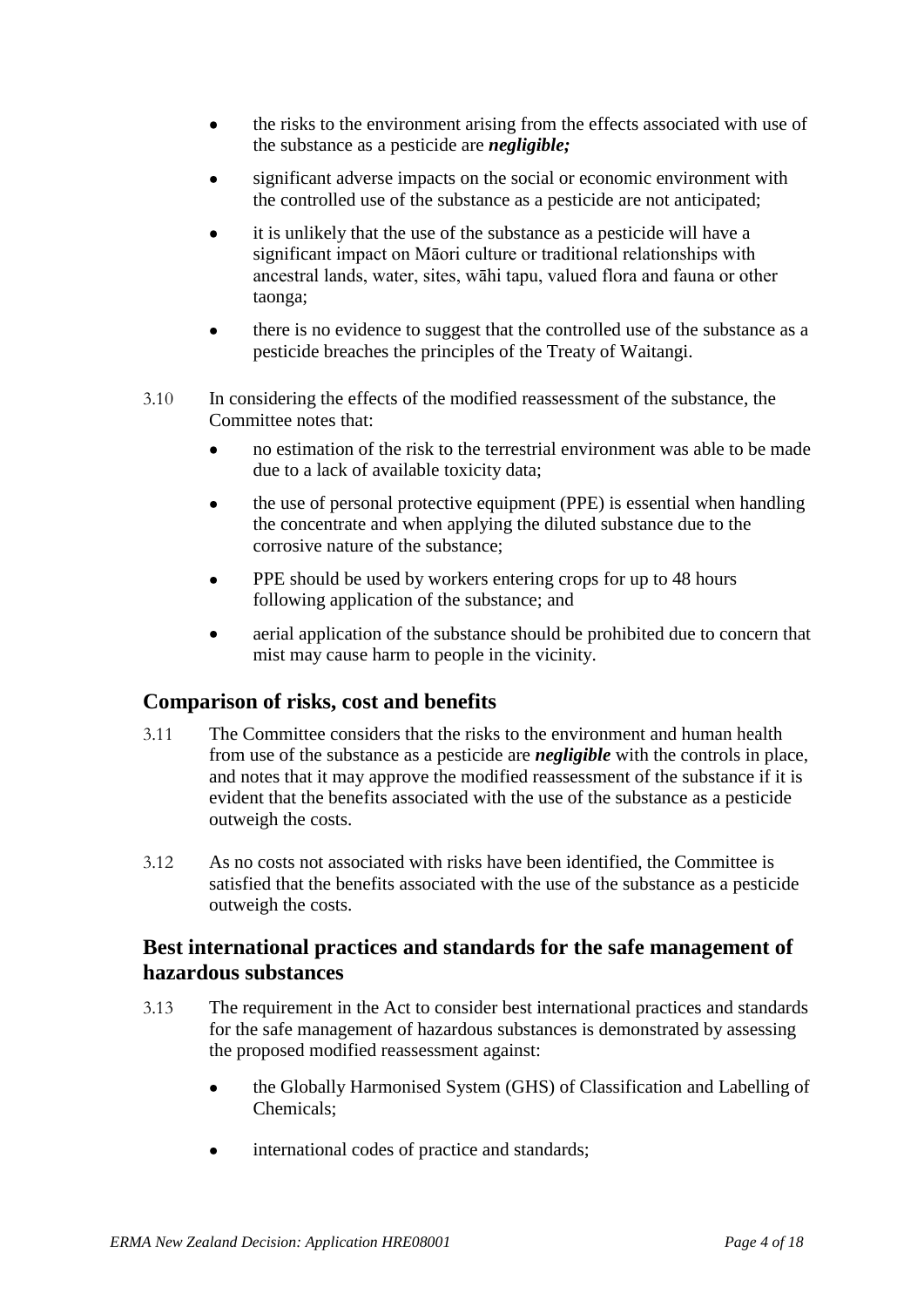overseas legislative requirements.

#### *Globally Harmonised System*

3.14 The controls applied to the substance as a result of the modified reassessment are based on the HSNO Regulations. These regulations specify a number of controls aimed at managing the risks posed by hazardous substances throughout their lifecycles, such as the requirement for protective clothing and provision of appropriate information, disposal and emergency management requirements. These regulations have previously met the requirements of section 141(1)(b) on best international practices and standards for the safe management of hazardous substances. In particular, the Committee notes that the GHS forms the basis of the HSNO hazard classification system and the requirements for the provision of information on hazards.

#### *International Codes of Practice and Standards*

3.15 The transportation controls on the substance requiring the segregation of incompatible substances are cross-references to the requirements of the Land Transport Rule, the Maritime Rule and the Civil Aviation Rule, which are themselves based on the International UN Transport of Dangerous Goods Model Regulations, the International Maritime Dangerous Goods Code and the International Civil Aviation Organization Regulations.

#### *Overseas Legislative Requirements*

3.16 The Committee also notes that the substance is approved for use as a pesticide by a number of overseas regulators, including the European Union and the Australian Pesticides and Veterinary Medicines Authority (APVMA). The controls proposed for the use of the substance as a pesticide are consistent with those imposed by the APVMA.

# **4 Variations to default controls and setting of exposure limits**

4.1 As a result of the proposed modification to the approval of this substance, to allow its use as a pesticide, a number of variations to the existing controls on the substance are necessary. Only those controls that are affected by the proposed modification are discussed below. A full list of controls that shall be applied to the substance is provided in **Appendix 2**.

### **Setting of exposure limits and application rates**

- 4.2 Control **T1** relates to the requirement to limit public exposure to toxic substances by the setting of Tolerable Exposure Limits (TELs), which are derived from Acceptable Daily Exposure (ADE) values. No TEL values will be set for the substance at this time.
- 4.3 Control **E1** relates to the requirements to limit exposure of non-target organisms in the environment through the setting of Environmental Exposure Limits (EELs). No EELs are set at this time for the substance and the default values are deleted.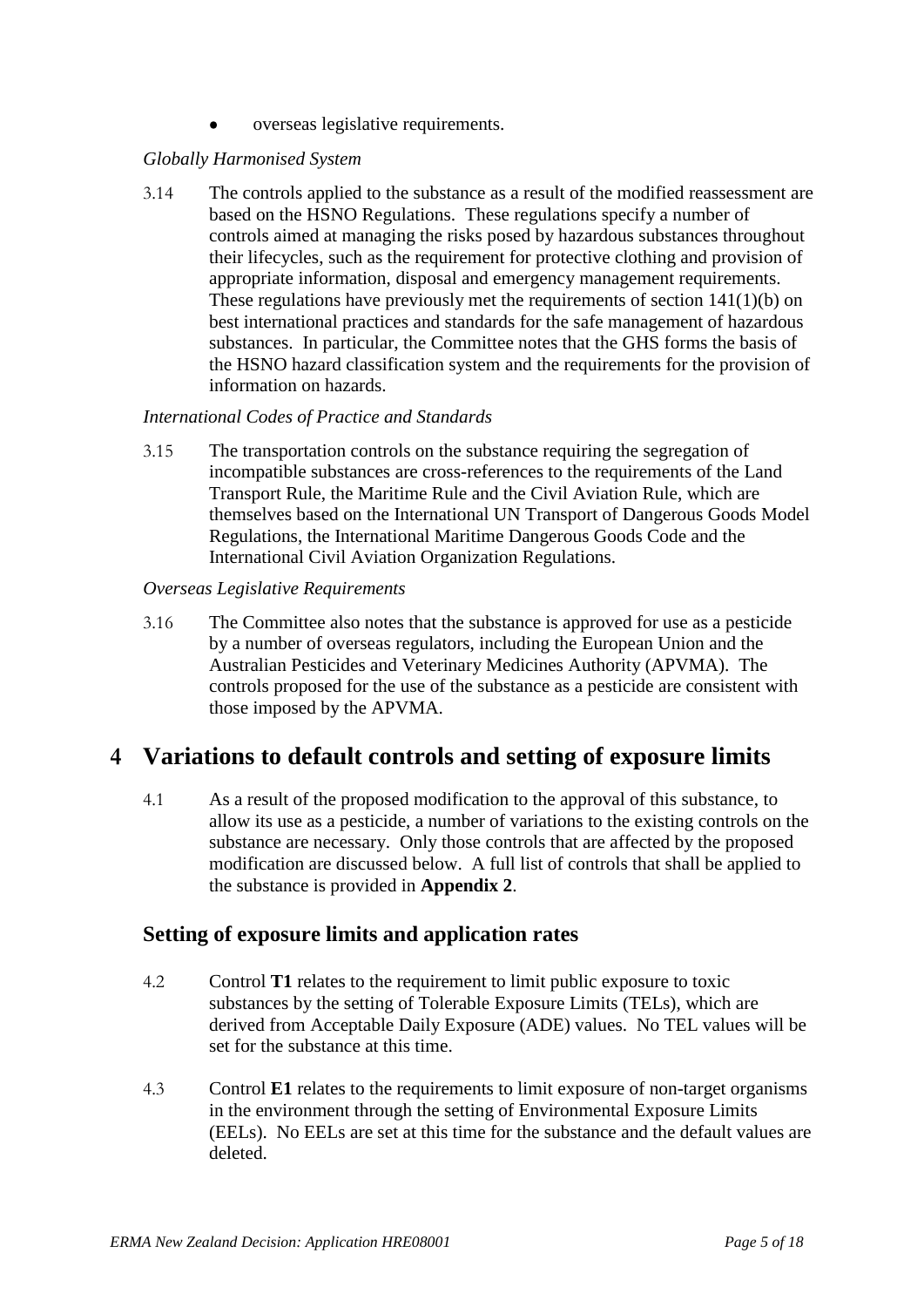4.4 Control **E2** relates to the requirement to set an application rate for a class 9 substance that is to be sprayed on an area of land (or air or water) and for which an EEL has been set. As no EEL has been proposed for the substance, the Committee is not able to set a maximum application rate under regulation 48 of the Hazardous Substances (Classes 6, 8, and 9 Controls) Regulations 2001. However, the Committee notes that risk quotients derived from the environmental exposure modelling are above the level of concern. This indicates that the substance may cause adverse environmental effects when used according to the specific parameters of the risk assessment. The Committee, therefore, considers it appropriate to set a maximum application rate under section 77A (see paragraph 4.5 below).

#### **Additions and modifications to controls**

- 4.5 The Committee notes that the risk quotients derived from the quantitative modelling indicate that restrictions on use are necessary to mitigate the risks to the environment. Accordingly, the Committee considers that the application of controls addressing these risks will be more effective than the specified (default) controls in terms of their effect on the management, use and risks of the substance (section  $77A(4)(a)$ ). Consequently, the following additional controls are applied to the substance to restrict the level of risk to the environment:
	- 4.5.1 *When used as a pesticide, the maximum application rate for ethaneperoxoic acid, < 5% acetic acid and hydrogen peroxide shall be 8625 g hydrogen peroxide and 1725 g peracetic acid per ha, with a maximum application frequency of 4 times per year and a minimum application interval of 7 days.*
	- 4.5.2 *When used as a pesticide, the method of application of ethaneperoxoic acid, < 5% acetic acid and hydrogen peroxide shall be restricted to ground-based methods only.*
	- 4.5.3 *Ethaneperoxoic acid, < 5% acetic acid and hydrogen peroxide shall not be applied onto or into water.*
- 4.6 Control **E7** relates to requirements for ecotoxic substances to be under the control of an approved handler. The Committee considers that this control should be applied to the substance when it is being used as a pesticide. Accordingly, the Agency is proposing that the following control be substituted for regulation 9(1) of the Hazardous Substances (Classes 6, 8, and 9 Controls) Regulations 2001:
	- 4.6.1 "(1). The substance must be under the personal control of an approved handler when the substance is -
		- *(a) applied as a pesticide in a wide dispersive manner; or*
		- *(b) used as a pesticide by a commercial contractor."*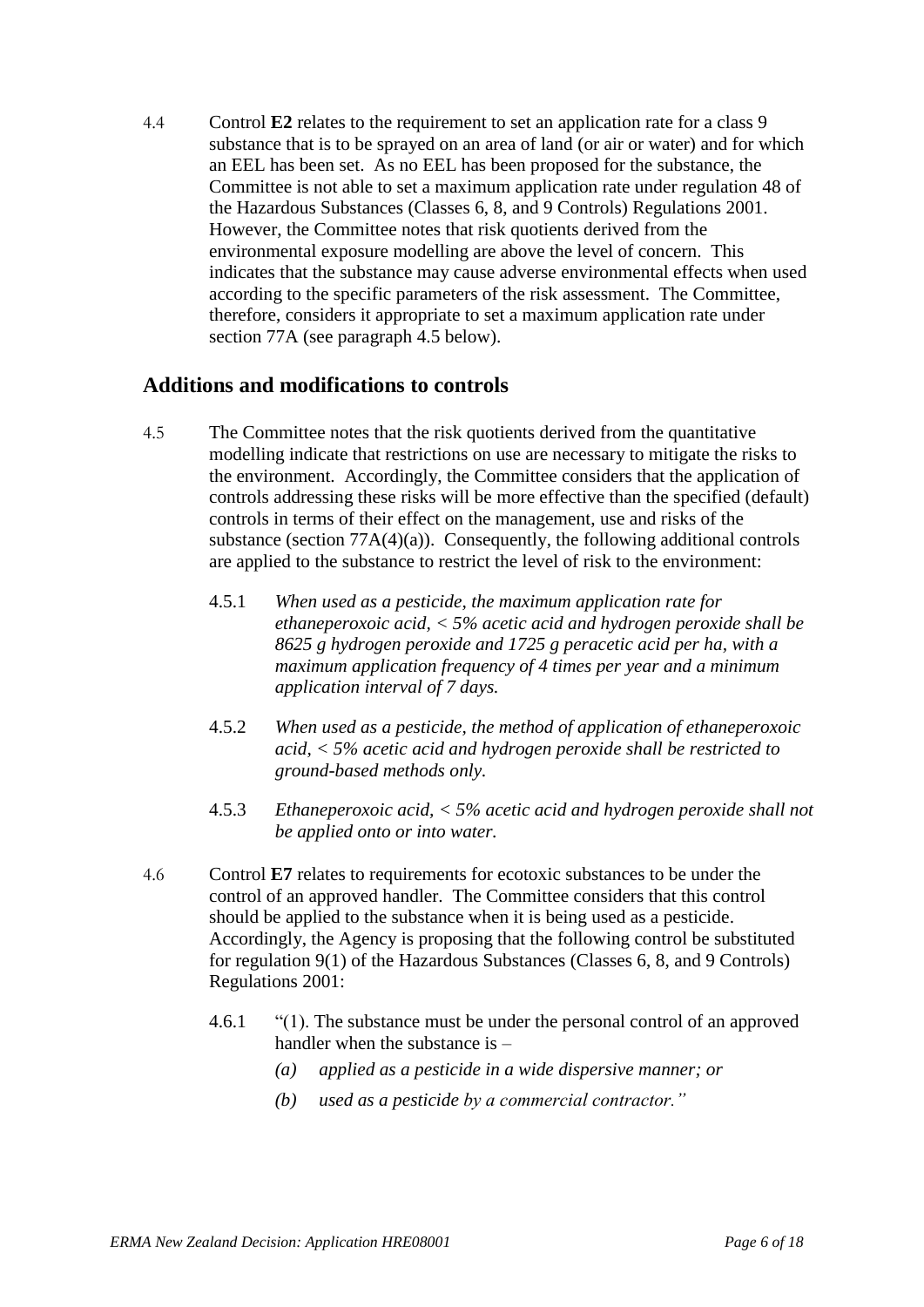# **5 Decision**

5.1 The Committee determines that:

- 5.1.1 the application meets the criteria for consideration under section 63A;
- 5.1.2 having considered all the effects associated with the reassessment proposal and best international practices and standards for the safe management of hazardous substances, that the restriction prohibiting the use of "ethaneperoxoic acid, < 5% acetic acid and hydrogen peroxide" as a pesticide should be removed; and
- 5.1.3 the modified reassessment of "ethaneperoxoic acid, < 5% acetic acid and hydrogen peroxide" is thus **approved** with controls as listed in **Appendix 2**.

Deboral A head

2 August 2009

Dr Deborah Read **Chair** 

ethaneperoxoic acid, < 5% acetic acid and hydrogen peroxide HSNO approval no. **HSR001479**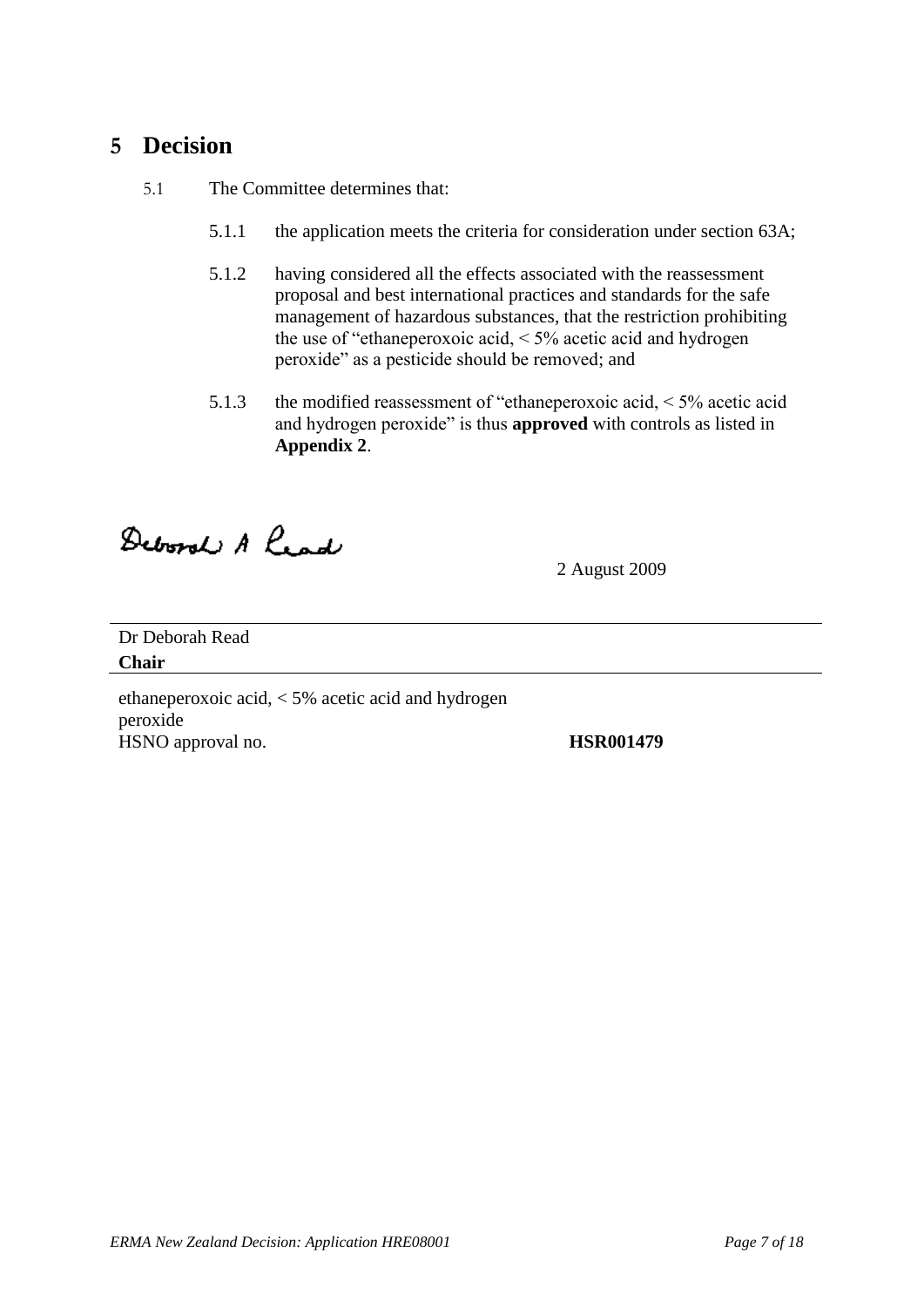# **APPENDIX 1: DECISION PATH**

Decision path for modified reassessment for amendments to hazardous substance approvals: application made and determined under section 63A.

For proper interpretation of the decision path it is important to work through the flowchart conjunction with the explanatory notes

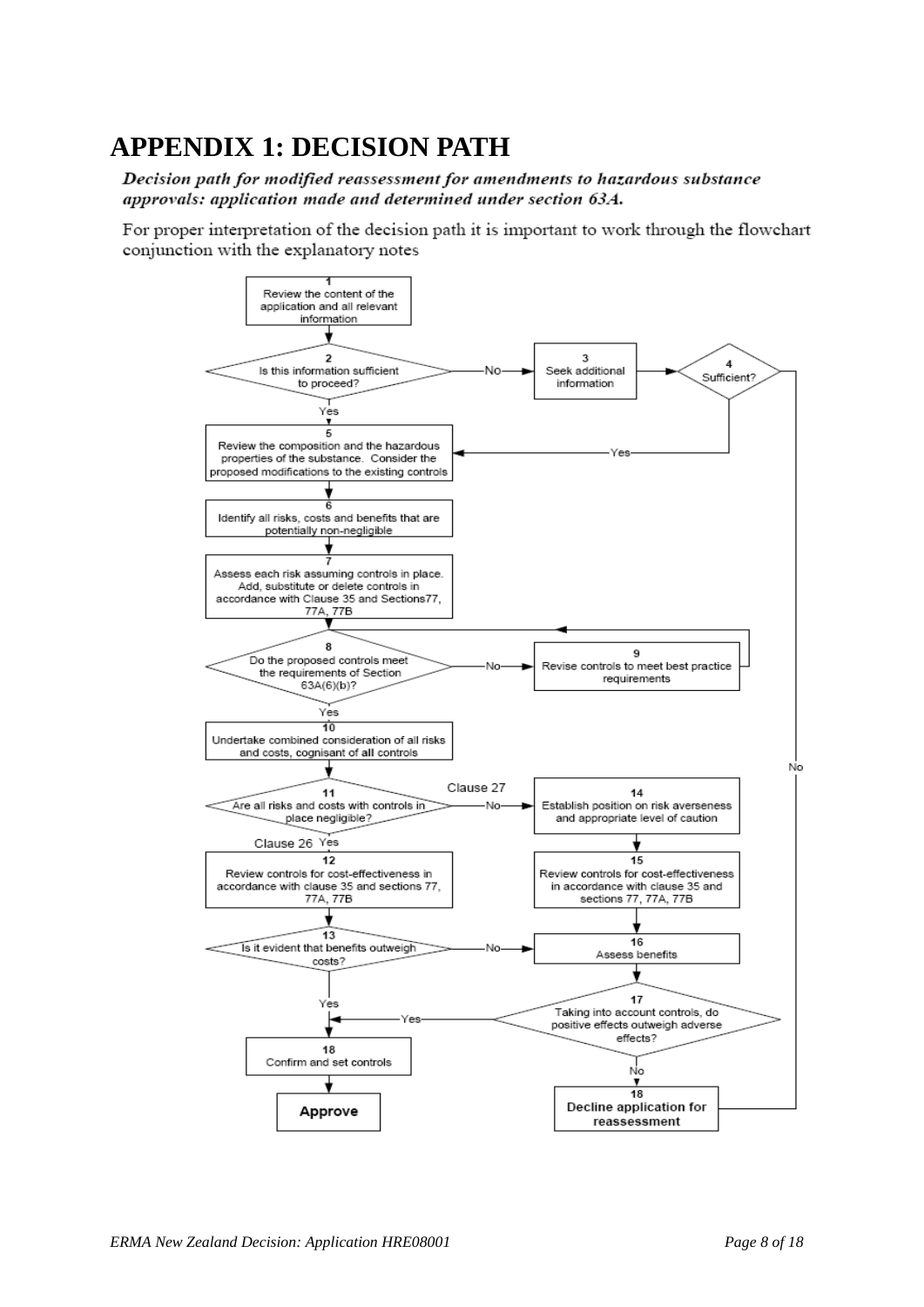# **APPENDIX 2: LIST OF REVISED CONTROLS FOR ETHANEPEROXOIC ACID, < 5% ACETIC ACID AND HYDROGEN PEROXIDE**

| Table A2.1: Revised controls for ethaneperoxoic acid, < 5% acetic acid and hydrogen |
|-------------------------------------------------------------------------------------|
| peroxide – codes, regulations and variations.                                       |

| <b>Control</b><br>Code <sup>1</sup> | Regulation <sup>2</sup> | <b>Topic</b>                                                                                      | <b>Variations</b>                                                                                                                                                                                                      |
|-------------------------------------|-------------------------|---------------------------------------------------------------------------------------------------|------------------------------------------------------------------------------------------------------------------------------------------------------------------------------------------------------------------------|
|                                     |                         | Hazardous Substances (Classes 1 to 5 Controls) Regulations 2001                                   |                                                                                                                                                                                                                        |
| F2/O2                               | 8                       | General public transportation<br>restrictions and requirements for all<br>class 1 to 5 substances | Controls F2, O2 and T7 are<br>combined.                                                                                                                                                                                |
| F <sub>6</sub>                      | 60-70                   | Requirements to prevent unintended<br>ignition of class 2.1.1, 2.1.2 and 3.1<br>substances        |                                                                                                                                                                                                                        |
| F11                                 | 76                      | Segregation of incompatible<br>substances                                                         |                                                                                                                                                                                                                        |
| O <sub>1</sub>                      | $\overline{7}$          | General test certification<br>requirements for hazardous<br>substance locations                   |                                                                                                                                                                                                                        |
| O <sub>3</sub>                      | 88                      | General limits on class 5.1.1 and<br>5.1.2 substances                                             |                                                                                                                                                                                                                        |
| <b>O4</b>                           | 89                      | Approved handler/security<br>requirements for certain class 5.1.1<br>and 5.1.2 substances         | <b>Exception to approved handler</b><br>requirement for transportation<br>of packaged substances<br>$(1)$ Regulation 89 is deemed to be<br>complied with if-<br>in the case of a hazardous<br>(a)                      |
|                                     |                         |                                                                                                   | substance being<br>transported on                                                                                                                                                                                      |
|                                     |                         |                                                                                                   | $land-$                                                                                                                                                                                                                |
|                                     |                         |                                                                                                   | (i)<br>in the case of a<br>hazardous<br>substance being<br>transported by rail,<br>the person who<br>drives the rail<br>vehicle that is<br>transporting the<br>substance is fully<br>trained in<br>accordance with the |

<sup>1</sup> Note: The numbering system used in this column relates to the coding system used in the ERMA New Zealand Controls Matrix. This links the hazard classification categories to the regulatory controls triggered by each category. It is available from the ERMA New Zealand website [www.ermanz.govt.nz/resources](http://www.ermanz.govt.nz/resources) and is also contained in the ERMA New Zealand User Guide to the HSNO Control Regulations. <sup>2</sup> These Regulations form the controls applicable to this substance. Refer to the cited Regulations for the formal specification, and for definitions and exemptions.

 $\overline{a}$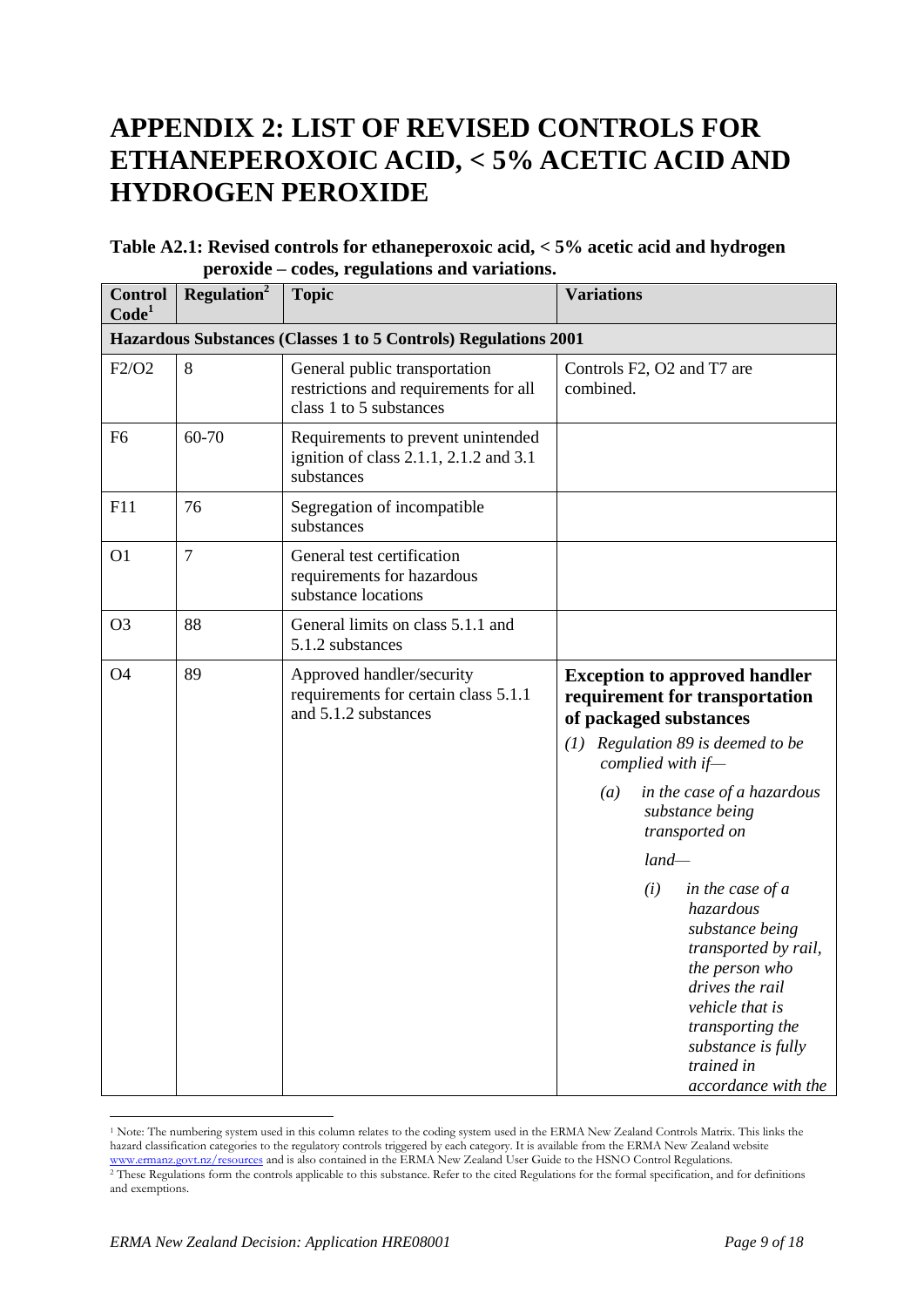| <b>Control</b><br>Code <sup>1</sup> | Regulation <sup>2</sup> | <b>Topic</b> | <b>Variations</b> |           |                                                                                                                                                                                                                  |
|-------------------------------------|-------------------------|--------------|-------------------|-----------|------------------------------------------------------------------------------------------------------------------------------------------------------------------------------------------------------------------|
|                                     |                         |              |                   | 2005; and | approved safety<br>system under<br>section 6D of the<br><b>Transport Services</b><br>Licensing Act 1989<br>or a safety system<br>which is referred to<br>in an approved<br>safety case under<br>the Railways Act |
|                                     |                         |              | (ii)              |           | in every other case,<br>the person who<br>drives, loads,                                                                                                                                                         |
|                                     |                         |              |                   |           | and unloads the<br>vehicle that is<br>transporting the                                                                                                                                                           |
|                                     |                         |              |                   |           | $substance$ —                                                                                                                                                                                                    |
|                                     |                         |              |                   |           | $(A)$ for hire or<br>reward, or in<br>quantities<br>that exceed<br>those set out<br>in Schedule 1<br>of the Land<br>Transport<br>Rule<br>45001/1:<br>Dangerous<br>Goods                                          |
|                                     |                         |              |                   |           | 2005, has a<br>current<br>dangerous<br>goods                                                                                                                                                                     |
|                                     |                         |              |                   |           | endorsement<br>on his or her<br>driver's<br>licence; or                                                                                                                                                          |
|                                     |                         |              |                   | (B)       | in every other<br>case, the<br>Land<br>Transport<br>Rule<br>45001/1:<br>Dangerous<br>Goods 2005<br>is complied<br>with; or                                                                                       |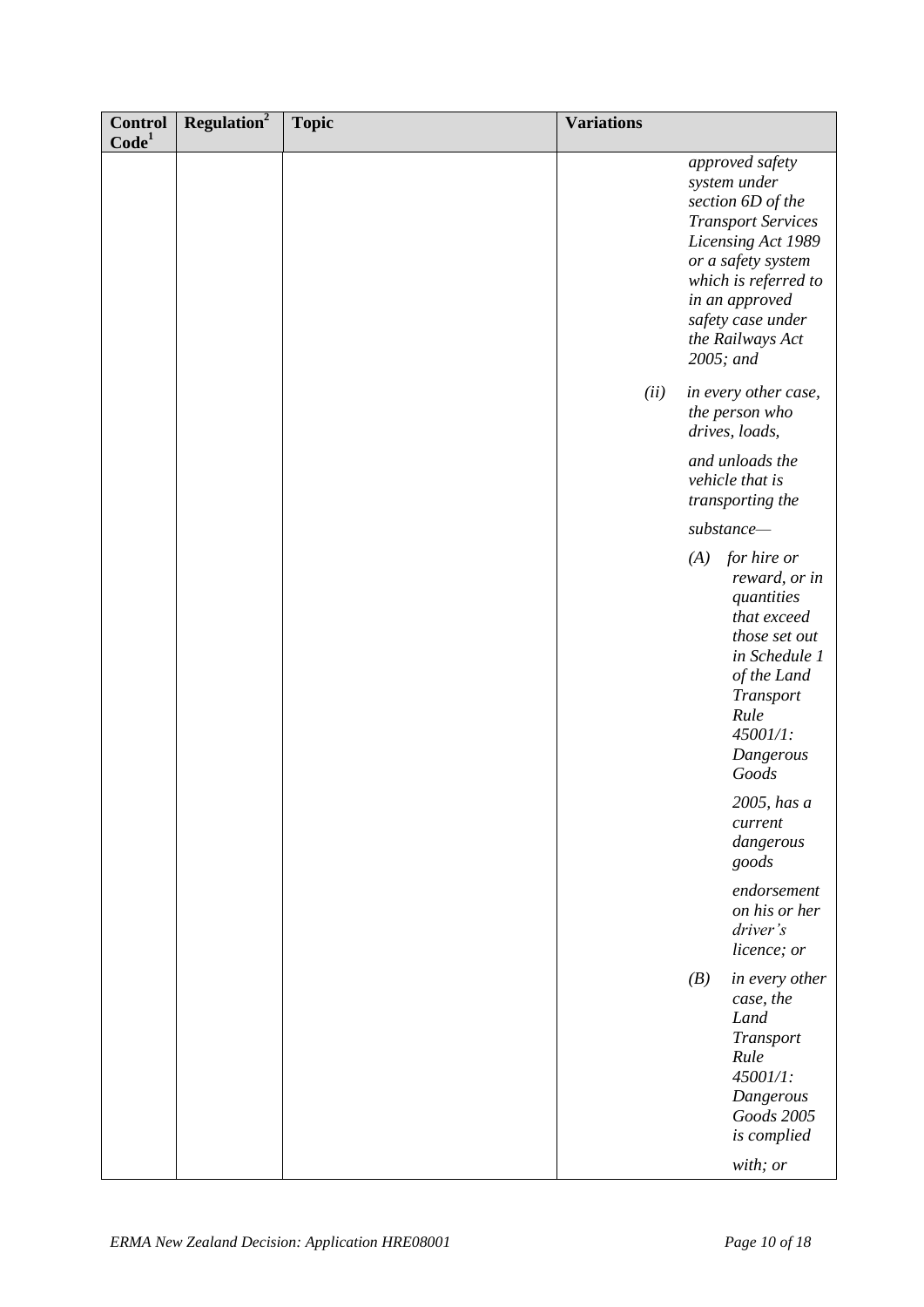| <b>Control</b><br>Code <sup>1</sup> | Regulation <sup>2</sup> | <b>Topic</b> | <b>Variations</b> |                                                                                                                                                                                                     |
|-------------------------------------|-------------------------|--------------|-------------------|-----------------------------------------------------------------------------------------------------------------------------------------------------------------------------------------------------|
|                                     |                         |              | (b)               | in the case of a hazardous<br>substance being<br>transported by                                                                                                                                     |
|                                     |                         |              |                   | sea, one of the following is<br>complied with:                                                                                                                                                      |
|                                     |                         |              |                   | <b>Maritime Rules: Part</b><br>(i)<br>$24A - Carriage$ of<br>$Cargoes -$                                                                                                                            |
|                                     |                         |              |                   | Dangerous Goods<br>$(MR024A);$ or                                                                                                                                                                   |
|                                     |                         |              |                   | <b>International</b><br>(ii)<br><b>Maritime</b><br>Dangerous Goods<br>Code; or                                                                                                                      |
|                                     |                         |              | (c)               | in the case of a hazardous<br>substance being<br>transported by air, Part<br>92 of the Civil Aviation<br>Rules is complied with.                                                                    |
|                                     |                         |              | (2)               | Subclause $(1)(a)$ —                                                                                                                                                                                |
|                                     |                         |              | $\left(a\right)$  | does not apply to a tank<br>wagon or a transportable<br>container to which the<br>Hazardous Substances<br>(Tank Wagons and<br>Transportable<br><b>Containers</b> ) Regulations<br>2004 applies; but |
|                                     |                         |              | (b)               | $despite$ paragraph $(a)$ ,<br>does apply to an<br>intermediate bulk<br>container that complies<br>with chapter 6.5 of the UN<br><b>Model Regulations.</b>                                          |
|                                     |                         |              |                   | $(3)$ Subclause $(1)(c)$ —                                                                                                                                                                          |
|                                     |                         |              | $\left(a\right)$  | applies to pilots, aircrew,<br>and airline ground<br>personnel loading and<br>handling a hazardous<br>substance within an<br>aerodrome; but                                                         |
|                                     |                         |              | (b)               | does not apply to the<br>storage and handling of a<br>hazardous substance in<br>any place that is not<br>within an aerodrome, or<br>within an aerodrome by                                          |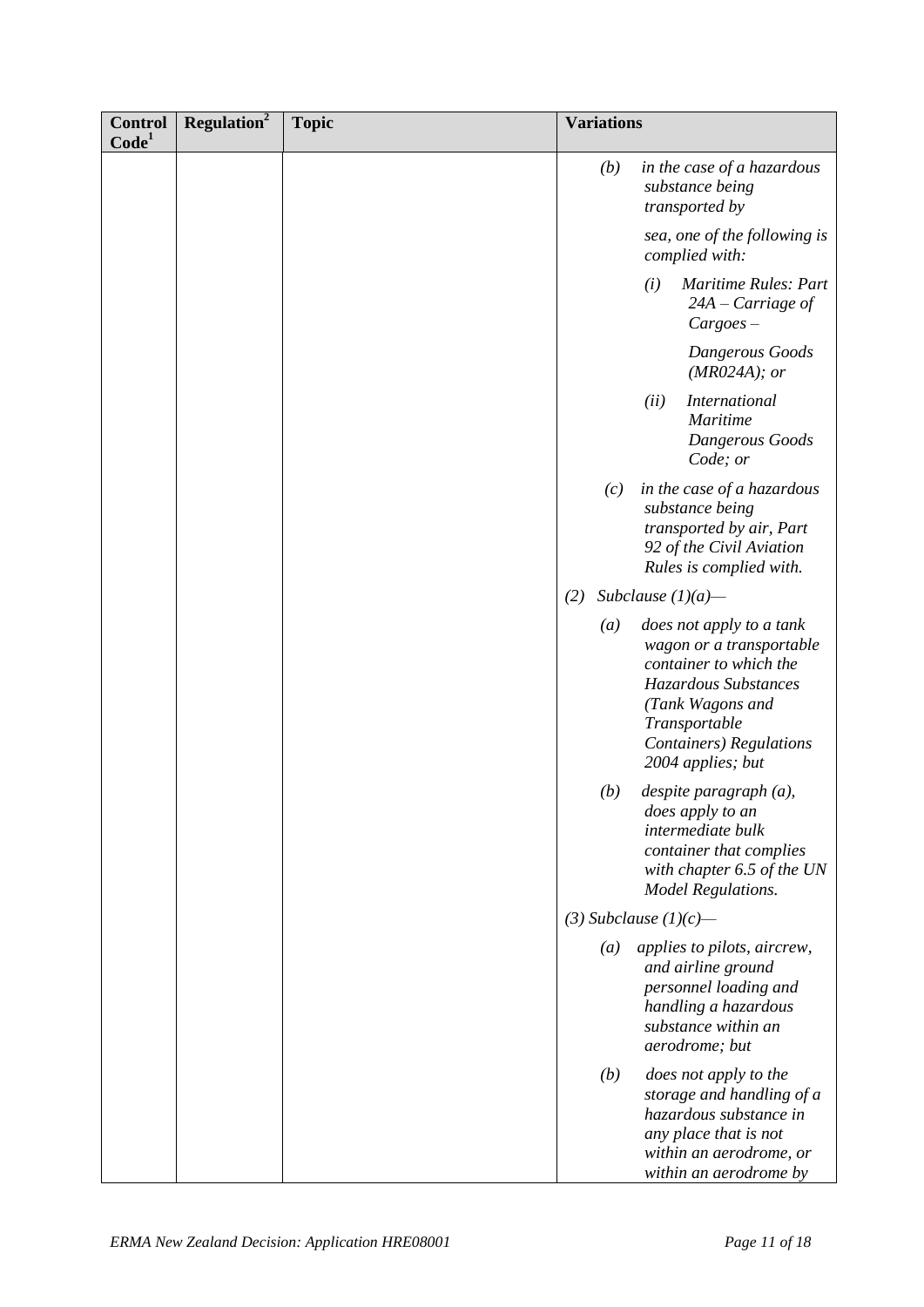| <b>Control</b><br>Code <sup>1</sup> | Regulation <sup>2</sup> | <b>Topic</b>                                                                                                                                                                                 | <b>Variations</b>                                                                                                                                                                                                                                                                                                                                                                                                                                                                                                                                             |
|-------------------------------------|-------------------------|----------------------------------------------------------------------------------------------------------------------------------------------------------------------------------------------|---------------------------------------------------------------------------------------------------------------------------------------------------------------------------------------------------------------------------------------------------------------------------------------------------------------------------------------------------------------------------------------------------------------------------------------------------------------------------------------------------------------------------------------------------------------|
|                                     |                         |                                                                                                                                                                                              | non-airline ground<br>personnel.<br>In this regulation, UN Model<br>(4)<br>Regulations means the $14^{th}$ revised<br>edition of the Recommendation on the<br>Transport of Dangerous Goods Model<br>Regulations, published in 2005 by the<br><b>United Nations.</b>                                                                                                                                                                                                                                                                                           |
| O <sub>5</sub>                      | 91                      | Requirements to prevent unintended<br>combustion or explosion of class<br>5.1.1 and 5.1.2 substances                                                                                         |                                                                                                                                                                                                                                                                                                                                                                                                                                                                                                                                                               |
| O <sub>6</sub>                      | 92                      | Requirements for protective clothing<br>and equipment                                                                                                                                        |                                                                                                                                                                                                                                                                                                                                                                                                                                                                                                                                                               |
| O <sub>7</sub>                      | 93                      | Requirements to control adverse<br>effects of spills or failure of<br>containers                                                                                                             |                                                                                                                                                                                                                                                                                                                                                                                                                                                                                                                                                               |
| O <sub>8</sub>                      | $94 - 97$               | Controls on hazardous substance<br>locations where class 5.1.1 or 5.1.2<br>substances are present                                                                                            | This regulation applies to this<br>substance as if, in regulation $95(1)(c)$ ,<br>the words "but excluding electrical<br><i>equipment</i> " were inserted after the<br>words " <i>ignition sources</i> ".<br>This regulation applies to this<br>substance as if regulation $95(1)(f)$ was<br>replaced by:<br>$(f)$ The location is designed and<br>managed so that any moisture or any<br>vapour, gas, or particulate matter of<br>class 5.1.1 or 5.1.2 substances does<br>not present a hazard in respect of<br>electrical equipment that may be<br>present. |
| O <sub>9</sub>                      | $98 - 100$              | Test certification requirements for<br>hazardous substance locations where<br>class 5.1.1 or 5.1.2 substances are<br>present                                                                 |                                                                                                                                                                                                                                                                                                                                                                                                                                                                                                                                                               |
| O10                                 | 101                     | Controls on transit depots where<br>class 5.1.1 or 5.1.2 substances are<br>present                                                                                                           |                                                                                                                                                                                                                                                                                                                                                                                                                                                                                                                                                               |
| <b>O11</b>                          | 102, 103                | Requirements to control adverse<br>effects of intended combustion or<br>explosion of class 5.1.1 or 5.1.2<br>substances, including requirements<br>for protective clothing and<br>equipment. |                                                                                                                                                                                                                                                                                                                                                                                                                                                                                                                                                               |
|                                     |                         | Hazardous Substances (Classes 6, 8, and 9 Controls) Regulations 2001                                                                                                                         |                                                                                                                                                                                                                                                                                                                                                                                                                                                                                                                                                               |
| T <sub>1</sub>                      | $11-27$                 | Limiting exposure to toxic                                                                                                                                                                   | No ADE or TEL values are set at this                                                                                                                                                                                                                                                                                                                                                                                                                                                                                                                          |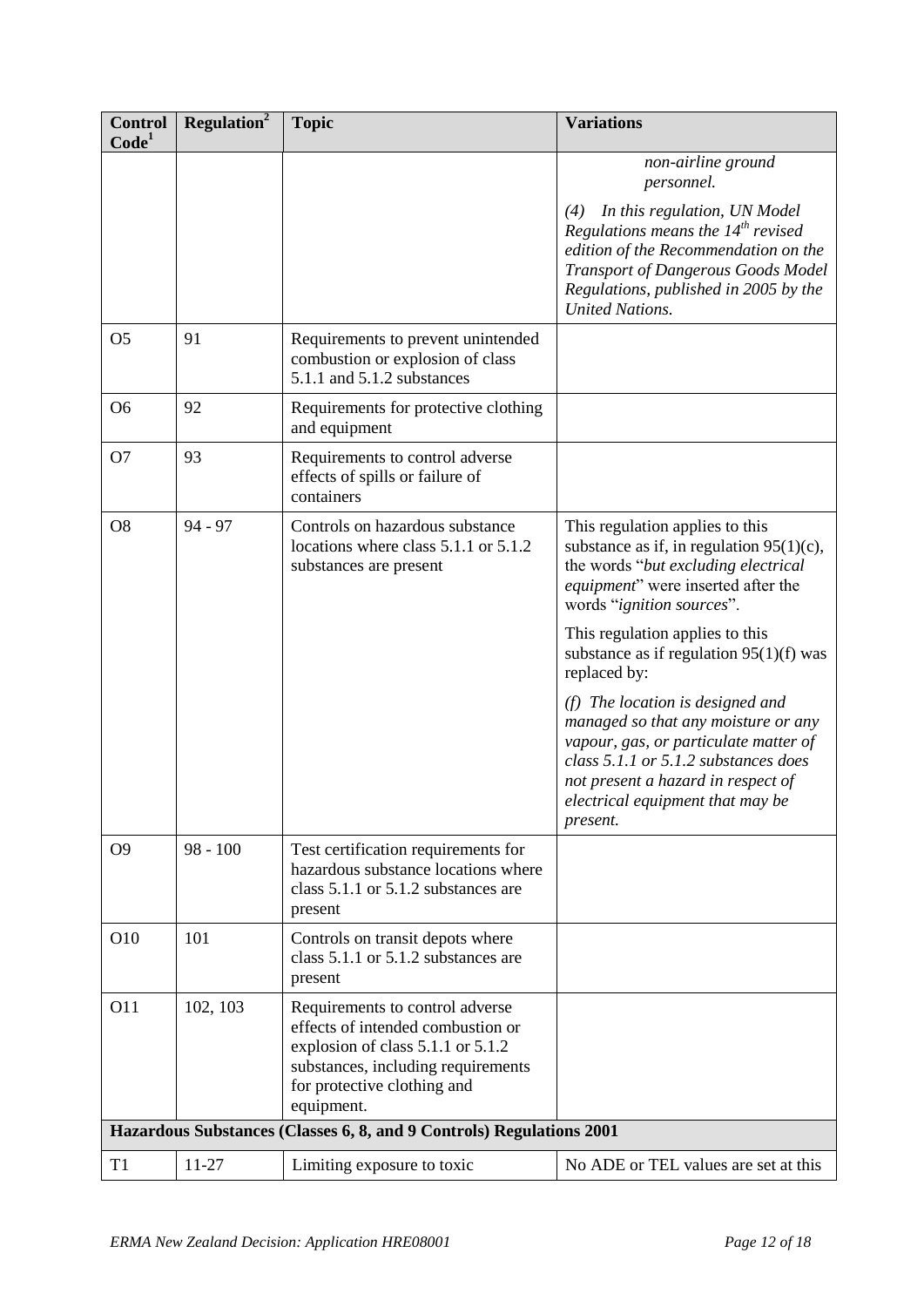| <b>Control</b><br>Code <sup>1</sup>                    | Regulation <sup>2</sup>     | <b>Topic</b>                                                                                     | <b>Variations</b>                                                                                                                                |  |
|--------------------------------------------------------|-----------------------------|--------------------------------------------------------------------------------------------------|--------------------------------------------------------------------------------------------------------------------------------------------------|--|
|                                                        |                             | substances                                                                                       | time.                                                                                                                                            |  |
| T <sub>2</sub>                                         | 29, 30                      | Controlling exposure in places of<br>work                                                        | WES values are set for peracetic acid<br>and hydrogen peroxide.                                                                                  |  |
| <b>T3/E5</b>                                           | 5, 6                        | Requirements for keeping records of<br>use                                                       | Controls T3 and E5 are combined.                                                                                                                 |  |
| T4/E6                                                  | $\overline{7}$              | Requirements for equipment used to<br>handle hazardous substances                                | Controls T4 and E6 are combined.                                                                                                                 |  |
| T <sub>5</sub>                                         | 8                           | Requirements for protective clothing<br>and equipment                                            |                                                                                                                                                  |  |
| T7                                                     | 10                          | Restrictions on the carriage of toxic<br>or corrosive substance on passenger<br>service vehicles | Controls F2, O2 and T7 are<br>combined.                                                                                                          |  |
| E1                                                     | $32 - 45$                   | Limiting exposure to ecotoxic<br>substances                                                      | No EEL values are set at this time and<br>the default EELs are deleted.                                                                          |  |
| E2                                                     | 46-48                       | Restrictions on use within<br>application area                                                   | As no EELs have been set, no<br>application rate is able to be set under<br>this regulation.                                                     |  |
|                                                        |                             |                                                                                                  | However, an application rate is set as<br>an additional control under section<br>77A.                                                            |  |
| E7                                                     | 9                           | Approved handler requirements                                                                    | The following control is substituted<br>for Regulation $9(1)$ of the Hazardous<br>Substances (Classes 6, 8, and 9<br>Controls) Regulations 2001: |  |
|                                                        |                             |                                                                                                  | $(1)$ . The substance must be under the<br>personal control of an approved<br>handler when the substance is -<br>applied as a pesticide<br>(a)   |  |
|                                                        |                             |                                                                                                  | in a wide dispersive<br>manner; or<br>used as a pesticide by<br>(b)<br>a commercial<br>contractor.                                               |  |
| Hazardous Substances (Identification) Regulations 2001 |                             |                                                                                                  |                                                                                                                                                  |  |
| I <sub>1</sub>                                         | 6, 7, 32-35,<br>$36(1)-(7)$ | General identification requirements                                                              |                                                                                                                                                  |  |
|                                                        |                             | Regulation 6 – Identification duties<br>of suppliers                                             |                                                                                                                                                  |  |
|                                                        |                             | Regulation $7$ – Identification duties<br>of persons in charge                                   |                                                                                                                                                  |  |
|                                                        |                             | Regulations 32 and 33 -<br>Accessibility of information                                          |                                                                                                                                                  |  |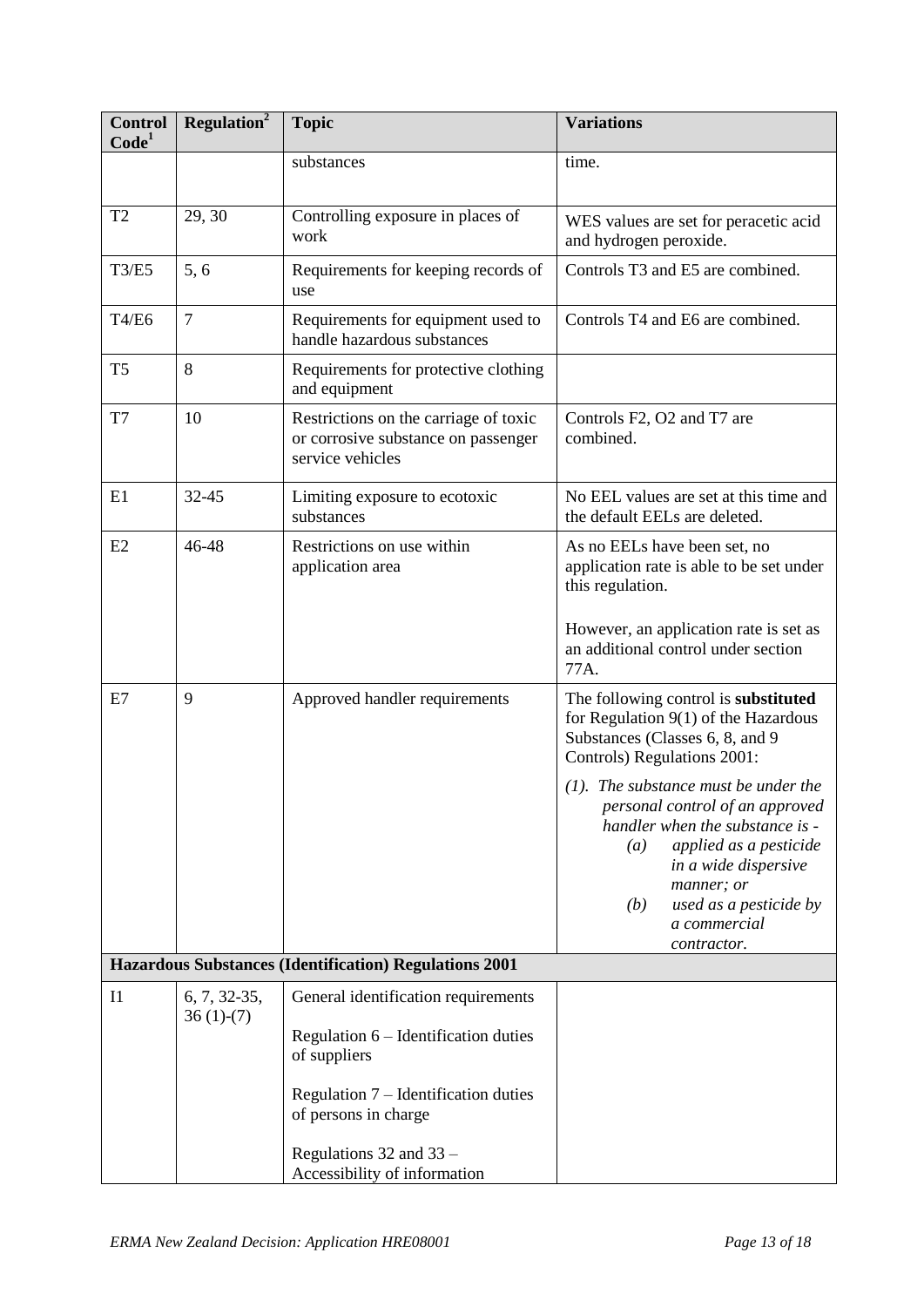| <b>Control</b><br>Code <sup>1</sup> | Regulation <sup>2</sup> | <b>Topic</b>                                                                                   | <b>Variations</b> |
|-------------------------------------|-------------------------|------------------------------------------------------------------------------------------------|-------------------|
|                                     |                         | Regulations 34, 35, 36(1)-(7) –<br>Comprehensibility, Clarity and<br>Durability of information |                   |
| I2                                  | 8                       | Priority identifiers for corrosive<br>substances                                               |                   |
| I <sub>3</sub>                      | 9                       | Priority identifiers for ecotoxic<br>substances                                                |                   |
| I <sub>5</sub>                      | 11                      | Priority identifiers for flammable<br>substances                                               |                   |
| I7                                  | 13                      | Priority identifiers for oxidising<br>substances                                               |                   |
| <b>I8</b>                           | 14                      | Priority identifiers for toxic<br>substances                                                   |                   |
| I <sub>9</sub>                      | 18                      | Secondary identifiers for all<br>hazardous substances                                          |                   |
| <b>I10</b>                          | 19                      | Secondary identifiers for corrosive<br>substances                                              |                   |
| I11                                 | 20                      | Secondary identifiers for ecotoxic<br>substances                                               |                   |
| I13                                 | 22                      | Secondary identifiers for flammable<br>substances                                              |                   |
| I15                                 | 24                      | Secondary identifiers for oxidising<br>substances                                              |                   |
| <b>I16</b>                          | 25                      | Secondary identifiers for toxic<br>substances                                                  |                   |
| I17                                 | 26                      | Use of Generic Names                                                                           |                   |
| <b>I18</b>                          | 27                      | Use of Concentration Ranges                                                                    |                   |
| I19                                 | 29-31                   | Alternative information in certain<br>cases                                                    |                   |
|                                     |                         | Regulation 29 – Substances in fixed<br>bulk containers or bulk transport<br>containers         |                   |
|                                     |                         | Regulation $30 -$ Substances in<br>multiple packaging                                          |                   |
|                                     |                         | Regulation 31 - Alternative<br>information when substances are<br>imported                     |                   |
| <b>I20</b>                          | 36(8)                   | Durability of information for class<br>6.1 substances                                          |                   |
| I21                                 | 37-39, 47-50            | Documentation required in places of<br>work                                                    |                   |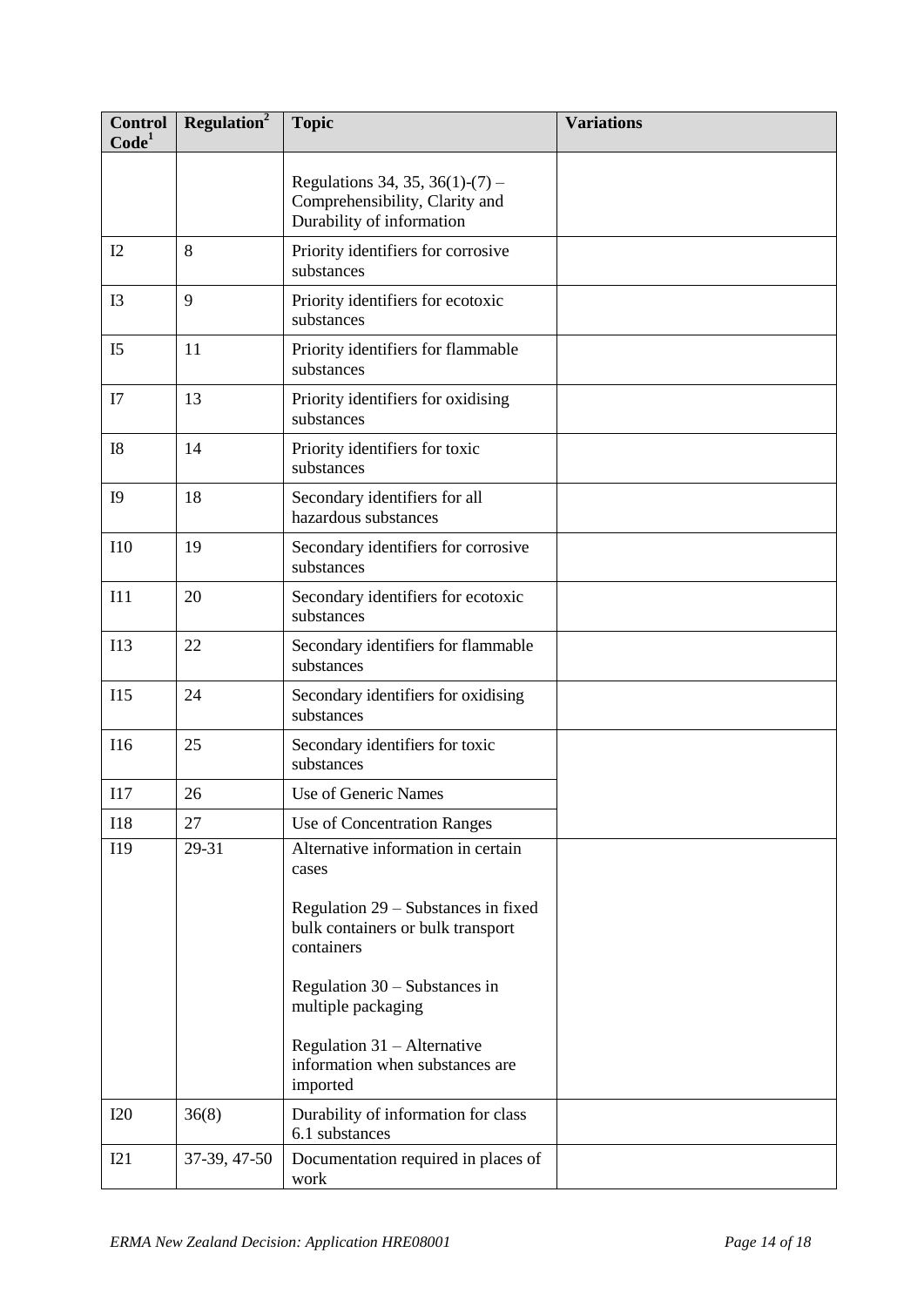| <b>Control</b><br>Code <sup>1</sup> | <b>Regulation</b> <sup>2</sup>                           | <b>Topic</b>                                                                      | <b>Variations</b> |  |  |
|-------------------------------------|----------------------------------------------------------|-----------------------------------------------------------------------------------|-------------------|--|--|
|                                     |                                                          | Regulation 37 – Documentation<br>duties of suppliers                              |                   |  |  |
|                                     |                                                          | Regulation 38 – Documentation<br>duties of persons in charge of places<br>of work |                   |  |  |
|                                     |                                                          | Regulation 39 – General content<br>requirements for documentation                 |                   |  |  |
|                                     |                                                          | Regulation 47 – Information not<br>included in approval                           |                   |  |  |
|                                     |                                                          | Regulation 48 – Location and<br>presentation requirements for<br>documentation    |                   |  |  |
|                                     |                                                          | Regulation 49 – Documentation<br>requirements for vehicles                        |                   |  |  |
|                                     |                                                          | Regulation $50 -$ Documentation to be<br>supplied on request                      |                   |  |  |
| I22                                 | 40                                                       | Specific documentation requirements<br>for corrosive substances                   |                   |  |  |
| I23                                 | 41                                                       | Specific documentation requirements<br>for ecotoxic substances                    |                   |  |  |
| I25                                 | 43                                                       | Specific documentation requirements<br>for flammable substances                   |                   |  |  |
| I27                                 | 45                                                       | Specific documentation requirements<br>for oxidising substances                   |                   |  |  |
| I28                                 | 46                                                       | Specific documentation requirements<br>for toxic substances                       |                   |  |  |
| I29                                 | 51-52                                                    | Duties of persons in charge of places<br>with respect to signage                  |                   |  |  |
| <b>I30</b>                          | 53                                                       | Advertising corrosive and toxic<br>substances                                     |                   |  |  |
|                                     | <b>Hazardous Substances (Packaging) Regulations 2001</b> |                                                                                   |                   |  |  |
| P <sub>1</sub>                      | 5, 6, 7(1), 8                                            | General packaging requirements                                                    |                   |  |  |
|                                     |                                                          | Regulation $5 -$ Ability to retain<br>contents                                    |                   |  |  |
|                                     |                                                          | Regulation 6 – Packaging markings                                                 |                   |  |  |
|                                     |                                                          | Regulation $7(1)$ – Requirements<br>when packing hazardous substance              |                   |  |  |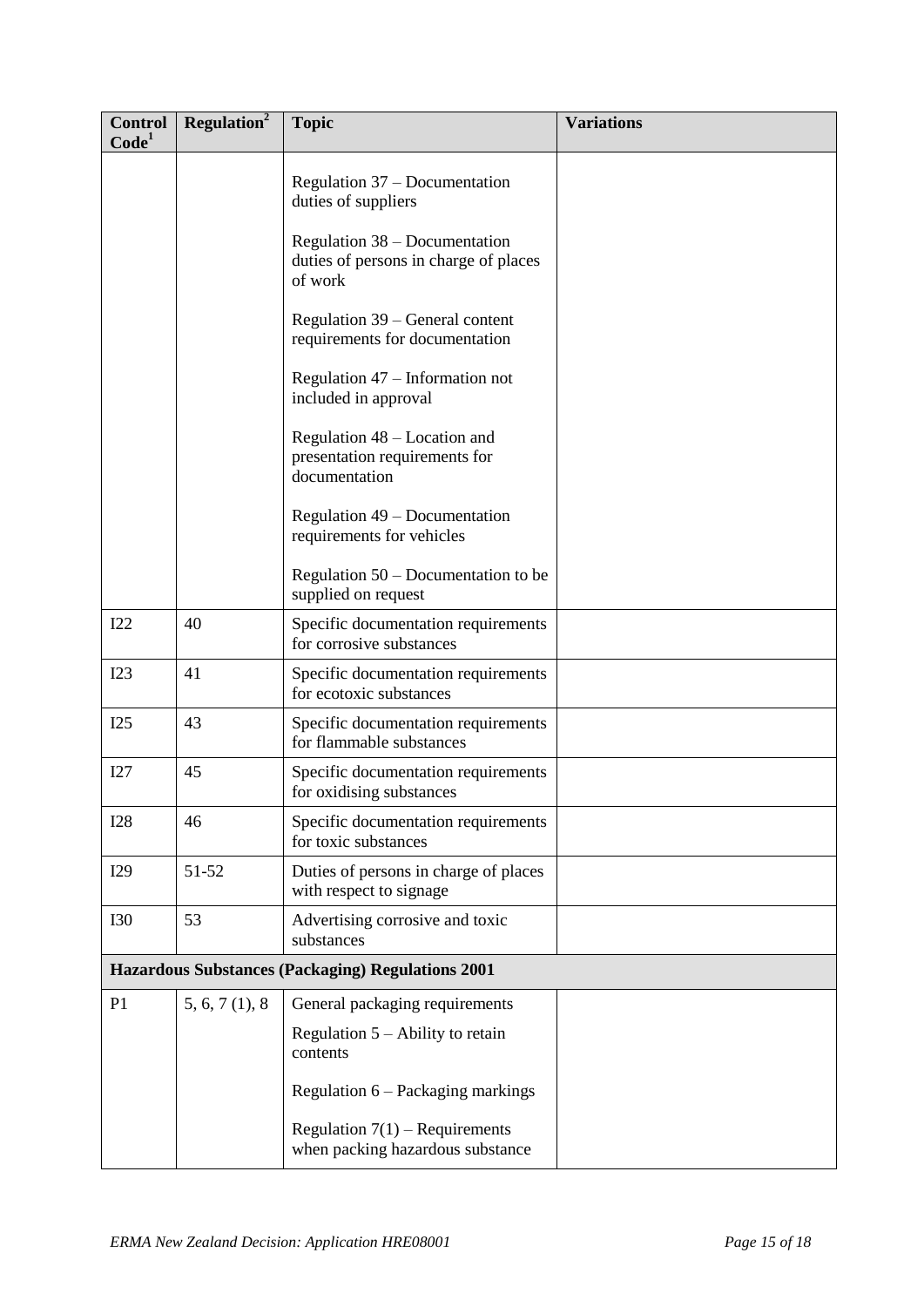| <b>Control</b><br>Code <sup>1</sup> | Regulation <sup>2</sup> | <b>Topic</b>                                                                                                                                         | <b>Variations</b>                  |
|-------------------------------------|-------------------------|------------------------------------------------------------------------------------------------------------------------------------------------------|------------------------------------|
|                                     |                         | Regulation $8$ – Compatibility                                                                                                                       |                                    |
|                                     |                         | Regulation 9A and 9B - Large<br>Packaging                                                                                                            |                                    |
| P <sub>3</sub>                      | 9                       | Packaging requirements for<br>substances packed in limited<br>quantities                                                                             |                                    |
| P11                                 | 17                      | Packaging requirements for                                                                                                                           | Controls P11, P13, P14 and P15 are |
| P <sub>13</sub>                     | 19                      | ethaneperoxoic acid, $<$ 5% acetic<br>acid and hydrogen peroxide                                                                                     | combined.                          |
| P14                                 | 20                      |                                                                                                                                                      |                                    |
| P15                                 | 21                      |                                                                                                                                                      |                                    |
| PG <sub>2</sub>                     | Schedule 2              | The tests in Schedule 2 correlate to<br>the packaging requirements of UN<br>Packing Group II (UN PGII).                                              |                                    |
| PS4                                 | Schedule 4              | This schedule describes the<br>minimum packaging requirements<br>that must be complied with when a<br>substance is packaged in limited<br>quantities |                                    |
|                                     |                         | <b>Hazardous Substances (Disposal) Regulations 2001</b>                                                                                              |                                    |
| D2                                  | 6                       | Disposal requirements for                                                                                                                            | Controls D2, D3, D4 and D5 are     |
| D <sub>3</sub><br>D <sub>4</sub>    | 7<br>8                  | ethaneperoxoic acid, $<$ 5% acetic<br>acid and hydrogen peroxide                                                                                     | combined                           |
| D <sub>5</sub>                      | 9                       |                                                                                                                                                      |                                    |
| D <sub>6</sub>                      | 10                      | Disposal requirements for packages                                                                                                                   |                                    |
| D7                                  | 11, 12                  | Disposal information requirements                                                                                                                    |                                    |
| D <sub>8</sub>                      | 13, 14                  | Disposal documentation<br>requirements                                                                                                               |                                    |
|                                     |                         | Hazardous Substances (Emergency Management) Regulations 2001                                                                                         |                                    |
| EM1                                 | $6, 7, 9-11$            | Level 1 emergency management<br>information: General requirements                                                                                    |                                    |
| EM <sub>2</sub>                     | 8(a)                    | Information requirements for<br>corrosive substances                                                                                                 |                                    |
| EM <sub>5</sub>                     | 8(d)                    | Information requirements for<br>oxidising substances and organic<br>peroxides                                                                        |                                    |
| EM <sub>6</sub>                     | 8(e)                    | Information requirements for toxic<br>substances                                                                                                     |                                    |
| EM7                                 | 8(f)                    | Information requirements for<br>ecotoxic substances                                                                                                  |                                    |
| EM <sub>8</sub>                     | 12-16, 18-20            | Level 2 emergency management<br>documentation requirements                                                                                           |                                    |
| EM9                                 | 17                      | Additional information requirements                                                                                                                  |                                    |
|                                     |                         | for flammable and oxidising<br>substances and organic peroxides                                                                                      |                                    |
| <b>EM10</b>                         | $21 - 24$               | Fire extinguisher requirements                                                                                                                       |                                    |
| <b>EM11</b>                         | 25-34                   | Level 3 emergency management                                                                                                                         |                                    |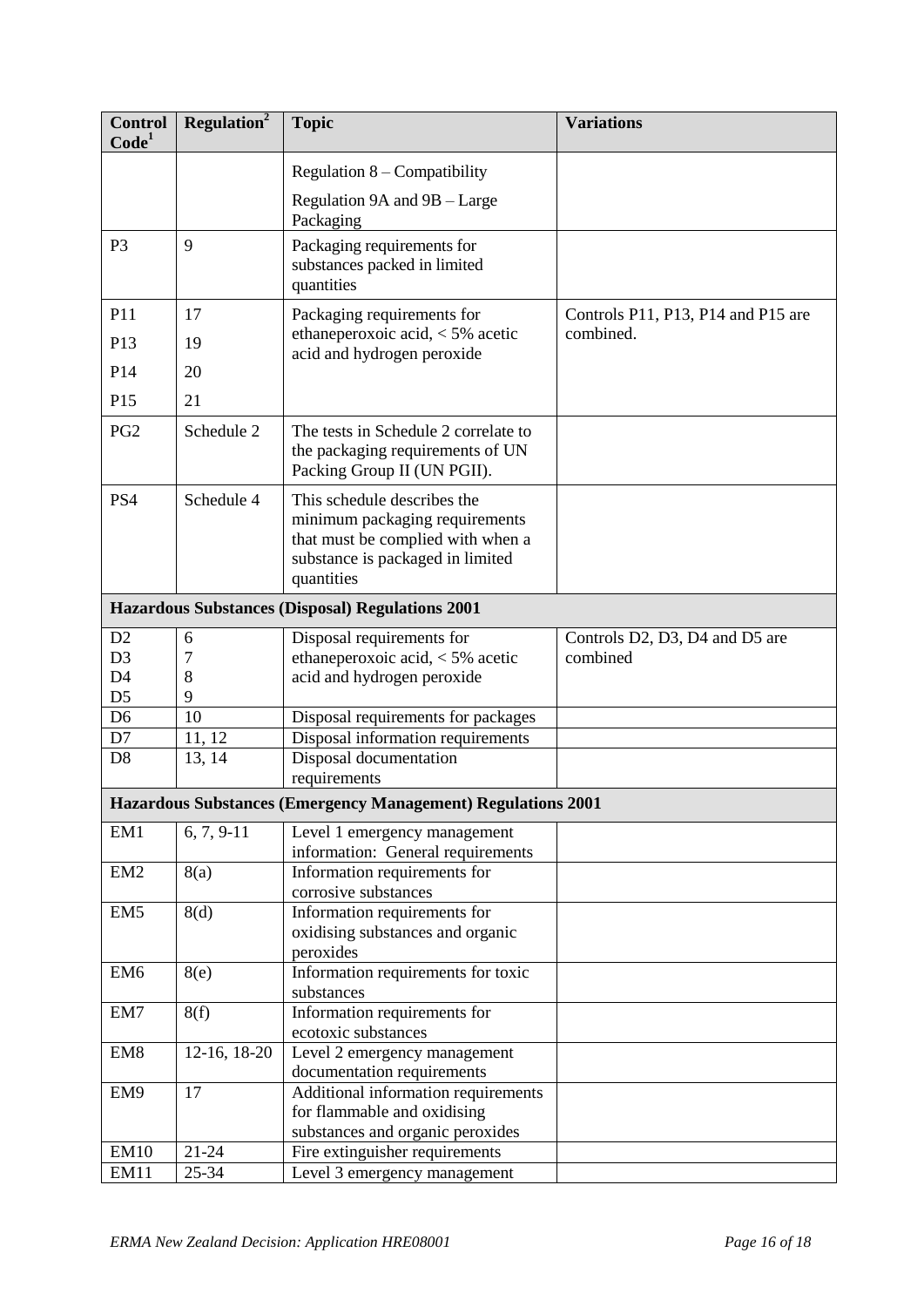| <b>Control</b><br>Code <sup>1</sup>                                                                                                                                                                                                                                                                      | Regulation <sup>2</sup> | <b>Topic</b>                                                                                                                           | <b>Variations</b>                                                                                                                                                                                                                                                                                                                                                                                                                                                                                                                                                                                                                                                                                                                                                                                                                                                                 |
|----------------------------------------------------------------------------------------------------------------------------------------------------------------------------------------------------------------------------------------------------------------------------------------------------------|-------------------------|----------------------------------------------------------------------------------------------------------------------------------------|-----------------------------------------------------------------------------------------------------------------------------------------------------------------------------------------------------------------------------------------------------------------------------------------------------------------------------------------------------------------------------------------------------------------------------------------------------------------------------------------------------------------------------------------------------------------------------------------------------------------------------------------------------------------------------------------------------------------------------------------------------------------------------------------------------------------------------------------------------------------------------------|
|                                                                                                                                                                                                                                                                                                          |                         | requirements – emergency response<br>plans                                                                                             |                                                                                                                                                                                                                                                                                                                                                                                                                                                                                                                                                                                                                                                                                                                                                                                                                                                                                   |
| <b>EM12</b>                                                                                                                                                                                                                                                                                              | 35-41                   | Level 3 emergency management<br>requirements - secondary<br>containment                                                                | The following subclauses shall be<br>added after subclause (3) of<br>regulation 36:<br>(4)<br>For the purposes of this<br>regulation, and regulations<br>37 to 40, where this<br>substance is contained in<br>pipework that is installed and<br>operated so as to manage any<br>loss of containment in the<br>pipework it-<br>is not to be taken into<br>(a)<br>account in determining<br>whether a place is<br>required to have a<br>secondary containment<br>system; and<br>is not required to be<br>(b)<br>located in a secondary<br>containment system.<br>(5)<br>In this clause, pipework-<br>$means$ piping that-<br>$\left(a\right)$<br>is connected to a<br>(i)<br>stationary<br>container; and<br>(ii)<br>is used to transfer a<br>hazardous<br>substance into or<br>out of the stationary<br>container; and<br>$(b)$ includes a process<br>pipeline or a transfer line. |
| <b>EM13</b>                                                                                                                                                                                                                                                                                              | 42                      | Level 3 emergency management<br>$requirements - signature$                                                                             |                                                                                                                                                                                                                                                                                                                                                                                                                                                                                                                                                                                                                                                                                                                                                                                                                                                                                   |
|                                                                                                                                                                                                                                                                                                          |                         | <b>Hazardous Substances (Personnel Qualification) Regulations 2001</b>                                                                 |                                                                                                                                                                                                                                                                                                                                                                                                                                                                                                                                                                                                                                                                                                                                                                                                                                                                                   |
| AH1                                                                                                                                                                                                                                                                                                      | $4 - 6$                 | Approved Handler requirements                                                                                                          | See E7.                                                                                                                                                                                                                                                                                                                                                                                                                                                                                                                                                                                                                                                                                                                                                                                                                                                                           |
|                                                                                                                                                                                                                                                                                                          |                         | Hazardous Substances (Tank Wagons and Transportable Containers) Regulations 2004                                                       |                                                                                                                                                                                                                                                                                                                                                                                                                                                                                                                                                                                                                                                                                                                                                                                                                                                                                   |
| where applicable                                                                                                                                                                                                                                                                                         | Regulations 4 to 43     | The Hazardous Substances (Tank Wagons and Transportable Containers)<br>transportable containers and must be complied with as relevant. | Regulations 2004 prescribe a number of controls relating to tank wagons and                                                                                                                                                                                                                                                                                                                                                                                                                                                                                                                                                                                                                                                                                                                                                                                                       |
|                                                                                                                                                                                                                                                                                                          |                         | <b>Section 77 and 77A Additional Controls</b>                                                                                          |                                                                                                                                                                                                                                                                                                                                                                                                                                                                                                                                                                                                                                                                                                                                                                                                                                                                                   |
| The controls relating to stationary container systems, secondary containment and unintended ignition of<br>flammable substances, as set out in Schedules 8, 9 and 10 of the Hazardous Substances (Dangerous<br>Goods and Scheduled Toxic Substances) Transfer Notice 2004 (Supplement to the New Zealand |                         |                                                                                                                                        |                                                                                                                                                                                                                                                                                                                                                                                                                                                                                                                                                                                                                                                                                                                                                                                                                                                                                   |

*Gazette*, 26 March 2004, No. 35, page 767), as amended, shall apply to this substance, notwithstanding